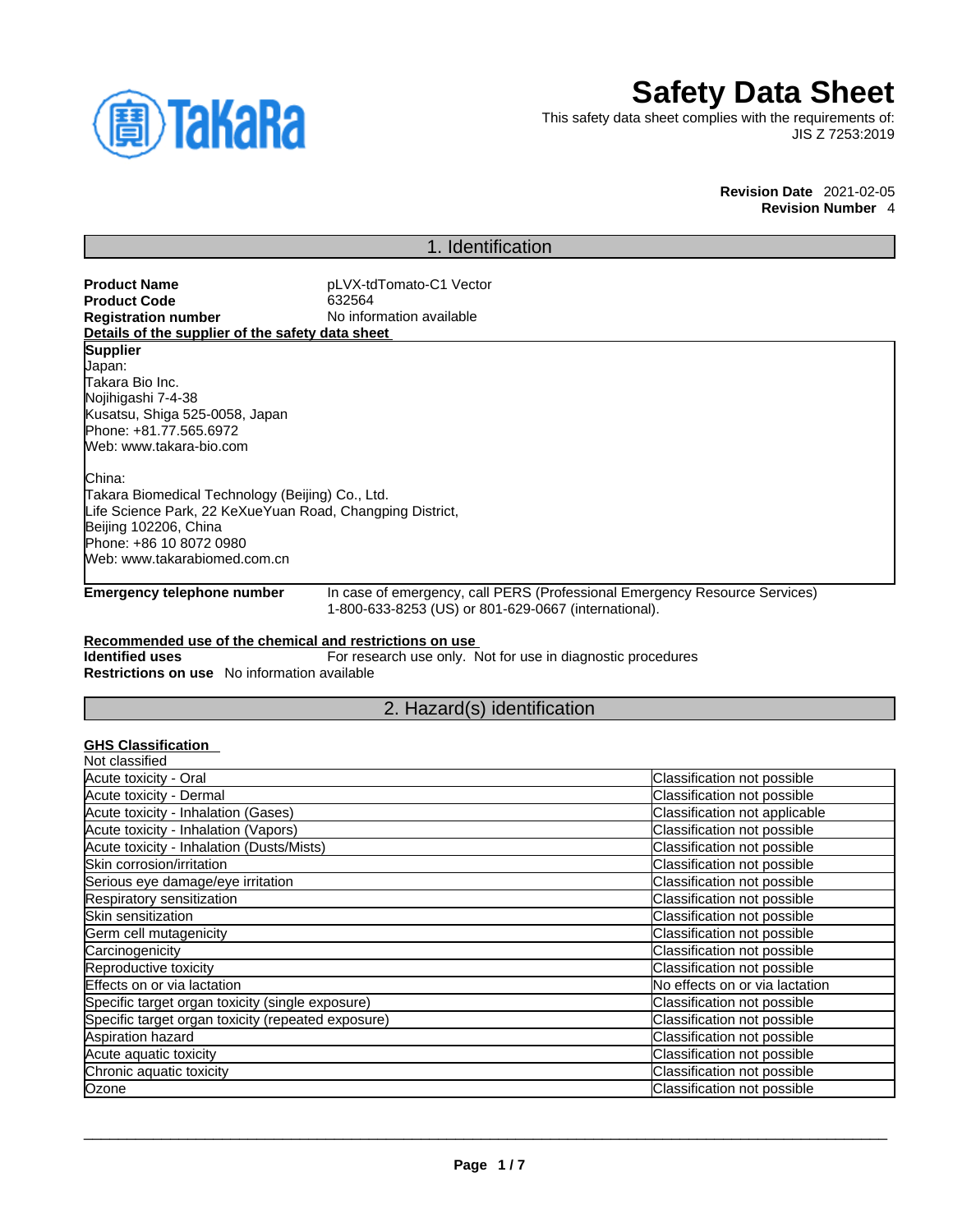#### **GHS label elements**

**Hazard Statements**  Not classified

**Prevention** • Not applicable

**Response** • Not applicable **Storage** • Not applicable **Disposal** • Not applicable

**Other hazards**  No information available.

3. Composition/information on ingredients

#### **Pure substance/mixture** Mixture

**Pollutant Release and Transfer Registry (PRTR)** Not applicable

#### **Industrial Safety and Health Law**  ISHL Notifiable Substances

Not applicable

Harmful Substances Whose Names Are to be Indicated on the Label Not applicable

### **Poisonous and Deleterious Substances Control Law**

Not applicable

### 4. First-aid measures

| In case of inhalation                                 | Remove to fresh air.                                                                                                    |
|-------------------------------------------------------|-------------------------------------------------------------------------------------------------------------------------|
| In case of skin contact                               | Wash skin with soap and water.                                                                                          |
| In case of eye contact                                | Rinse thoroughly with plenty of water for at least 15 minutes, lifting lower and upper eyelids.<br>Consult a physician. |
| In case of ingestion                                  | Clean mouth with water and drink afterwards plenty of water.                                                            |
| Most important symptoms/effects,<br>acute and delayed | No information available.                                                                                               |
| Note to physicians                                    | Treat symptomatically.                                                                                                  |

5. Fire-fighting measures

**Suitable Extinguishing Media** Use extinguishing measures that are appropriate to local circumstances and the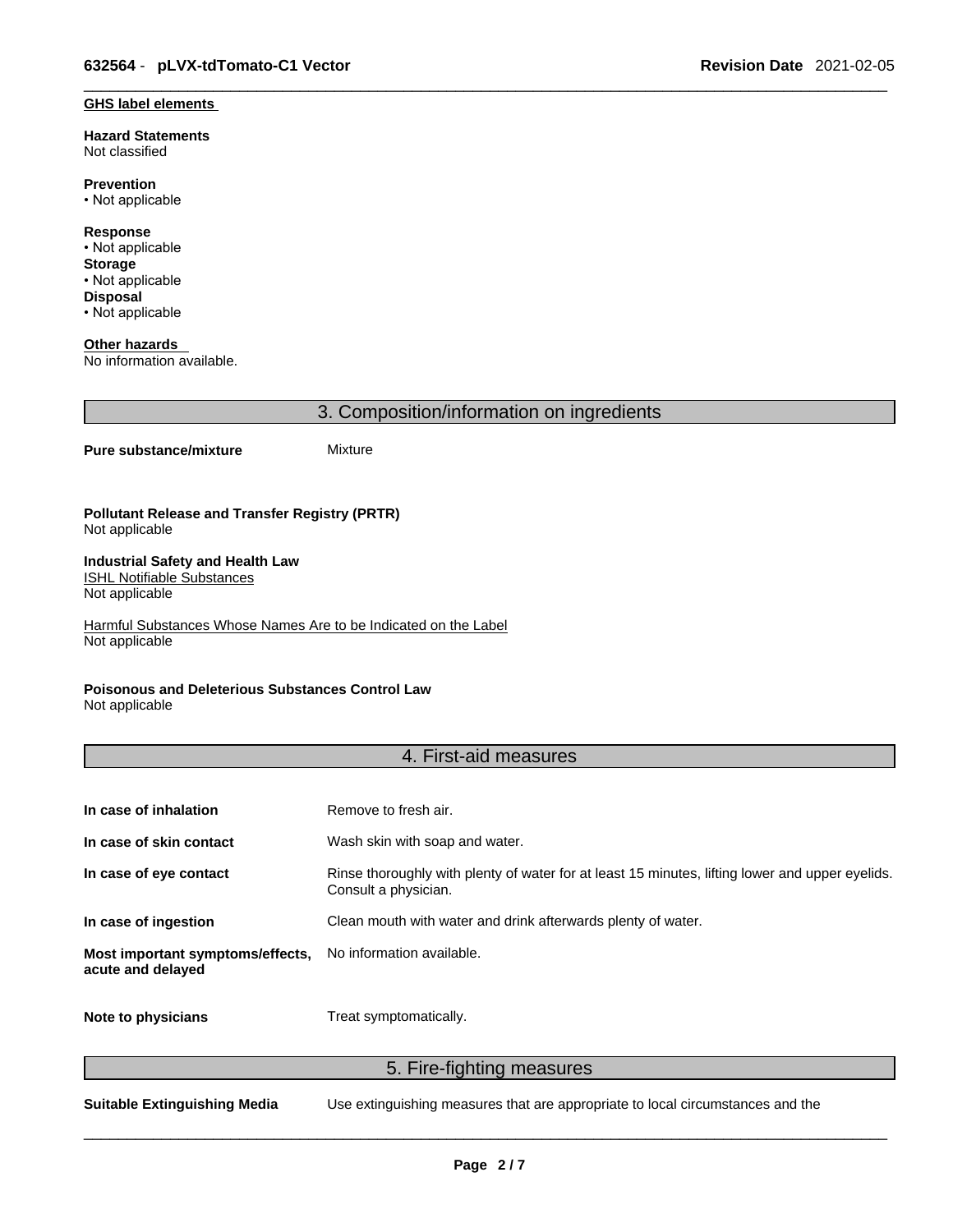|                                                                   | surrounding environment.                                                                                                              |
|-------------------------------------------------------------------|---------------------------------------------------------------------------------------------------------------------------------------|
| Unsuitable extinguishing media                                    | Do not scatter spilled material with high pressure water streams.                                                                     |
| Specific hazards arising from the<br>chemical                     | No information available.                                                                                                             |
| <b>Special Extinguishing Media</b><br>Large Fire                  | Cool drums with water spray.<br>CAUTION: Use of water spray when fighting fire may be inefficient.                                    |
| Special protective equipment and<br>precautions for fire-fighters | Firefighters should wear self-contained breathing apparatus and full firefighting turnout<br>gear. Use personal protection equipment. |

## 6. Accidental release measures

| Personal precautions, protective<br>equipment and emergency<br>procedures | Ensure adequate ventilation.                                                         |
|---------------------------------------------------------------------------|--------------------------------------------------------------------------------------|
| For emergency responders                                                  | Use personal protection recommended in Section 8.                                    |
| <b>Environmental precautions</b>                                          | See Section 12 for additional Ecological Information.                                |
| <b>Methods for containment</b>                                            | Prevent further leakage or spillage if safe to do so.                                |
| Methods for cleaning up                                                   | Pick up and transfer to properly labeled containers.                                 |
| <b>Prevention of secondary hazards</b>                                    | Clean contaminated objects and areas thoroughly observing environmental regulations. |

# 7. Handling and storage

| <u>Handling</u>           |                                                                          |
|---------------------------|--------------------------------------------------------------------------|
| Advice on safe handling   | Handle in accordance with good industrial hygiene and safety practice.   |
| <b>Storage</b>            |                                                                          |
| <b>Storage Conditions</b> | Keep containers tightly closed in a dry, cool and well-ventilated place. |

# 8. Exposure controls/personal protection

| <b>Engineering controls</b>                                                    | <b>Showers</b><br>Eyewash stations<br>Ventilation systems.                                                                                                                  |
|--------------------------------------------------------------------------------|-----------------------------------------------------------------------------------------------------------------------------------------------------------------------------|
| <b>Exposure guidelines</b>                                                     | This product, as supplied, does not contain any hazardous materials with occupational<br>exposure limits established by the region specific regulatory bodies.              |
| <b>Biological occupational exposure</b><br><b>limits</b>                       | This product, as supplied, does not contain any hazardous materials with biological limits<br>established by the region specific regulatory bodies                          |
| <b>Environmental exposure controls</b><br><b>Personal Protective Equipment</b> | No information available.                                                                                                                                                   |
| <b>Respiratory protection</b>                                                  | No protective equipment is needed under normal use conditions. If exposure limits are<br>exceeded or irritation is experienced, ventilation and evacuation may be required. |
| <b>Eye/face protection</b>                                                     | No special protective equipment required.                                                                                                                                   |
| Skin and body protection                                                       | No special protective equipment required.                                                                                                                                   |
|                                                                                |                                                                                                                                                                             |

## 9. Physical and chemical properties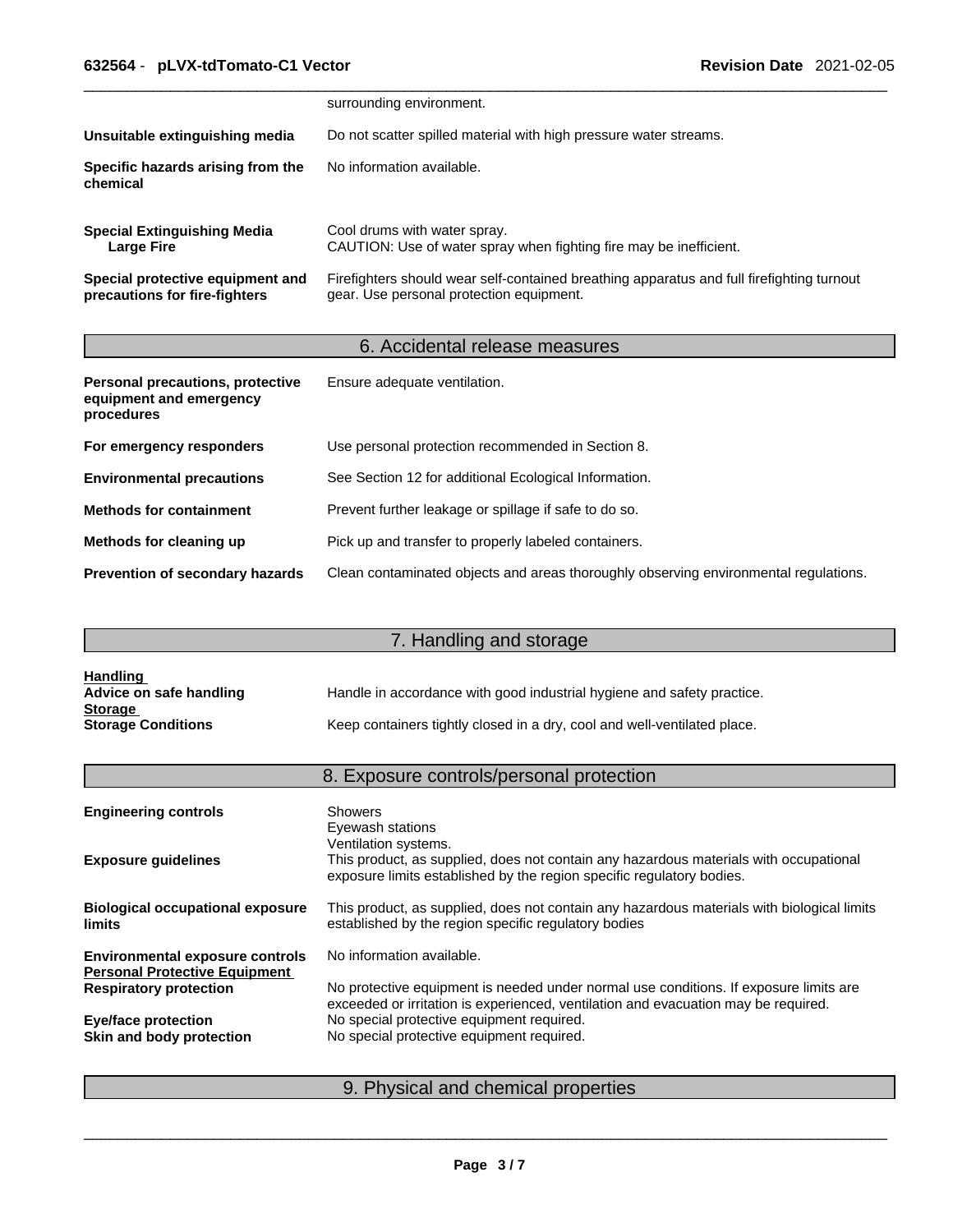### **Information on basic physical and chemical properties**

| Appearance                                                                       | Clear, colorless         |                          |  |
|----------------------------------------------------------------------------------|--------------------------|--------------------------|--|
| <b>Physical state</b>                                                            | Liquid                   |                          |  |
| Color                                                                            | Clear                    |                          |  |
| Odor                                                                             | Odorless                 |                          |  |
| Odor Threshold                                                                   | No information available |                          |  |
| <b>Property</b>                                                                  | <b>Values</b>            | Remarks • Method         |  |
| Melting point / freezing point                                                   |                          | No information available |  |
| Boiling point/boiling range (°C)                                                 |                          | No information available |  |
| Flammability (solid, gas)                                                        |                          | No information available |  |
| Upper/lower flammability or explosive limits<br><b>Upper flammability limit:</b> |                          |                          |  |
| Lower flammability limit:                                                        |                          |                          |  |
| <b>Flash point</b>                                                               |                          | ASTM D 56                |  |
| <b>Evaporation Rate</b>                                                          |                          | No information available |  |
| <b>Autoignition temperature</b>                                                  |                          | No information available |  |
| <b>Decomposition temperature</b>                                                 |                          | No information available |  |
| pН                                                                               |                          | No information available |  |
| Viscosity                                                                        |                          |                          |  |
| <b>Kinematic viscosity</b>                                                       |                          | No information available |  |
| <b>Dynamic Viscosity</b>                                                         |                          | No information available |  |
| <b>Water solubility</b>                                                          |                          | No information available |  |
| Solubility in other solvents                                                     |                          | No information available |  |
| <b>Partition Coefficient</b>                                                     |                          | No information available |  |
| (n-octanol/water)                                                                |                          |                          |  |
| Vapor pressure                                                                   |                          | No information available |  |
| <b>Vapor density</b>                                                             |                          | No information available |  |
| <b>Relative density</b>                                                          |                          | No information available |  |
| <b>Particle characteristics</b>                                                  |                          |                          |  |
| <b>Particle Size</b>                                                             |                          | Not applicable           |  |
| <b>Particle Size Distribution</b>                                                |                          | Not applicable           |  |
| Other information                                                                |                          |                          |  |

**Explosive properties**<br> **Oxidizing properties**<br>
No information available **Oxidizing properties** 

### 10. Stability and reactivity

**Reactivity Reactivity Reactivity Chemical stability No information available.**<br> **Chemical stability Reaction** Stable under normal cond Stable under normal conditions.<br>None under normal processing. **Possibility of hazardous reactions Incompatible materials** None known based on information supplied. **Hazardous Decomposition Products** None known based on information supplied. **Explosion Data Sensitivity to static discharge** None. **Sensitivity to mechanical impact** None.

11. Toxicological information

### **Acute toxicity**

#### **Numerical measures of toxicity - Product Information**

0.79164 % of the mixture consists of ingredient(s) of unknown acute oral toxicity  $0.79164$  % of the mixture consists of ingredient(s) of unknown acute dermal toxicity 0.79164 % of the mixture consists of ingredient(s) of unknown acute inhalation toxicity (gas) 0.79164 % of the mixture consists of ingredient(s) of unknown acute inhalation toxicity (vapor) 0.79164 % of the mixture consists of ingredient(s) of unknown acute inhalation toxicity (dust/mist)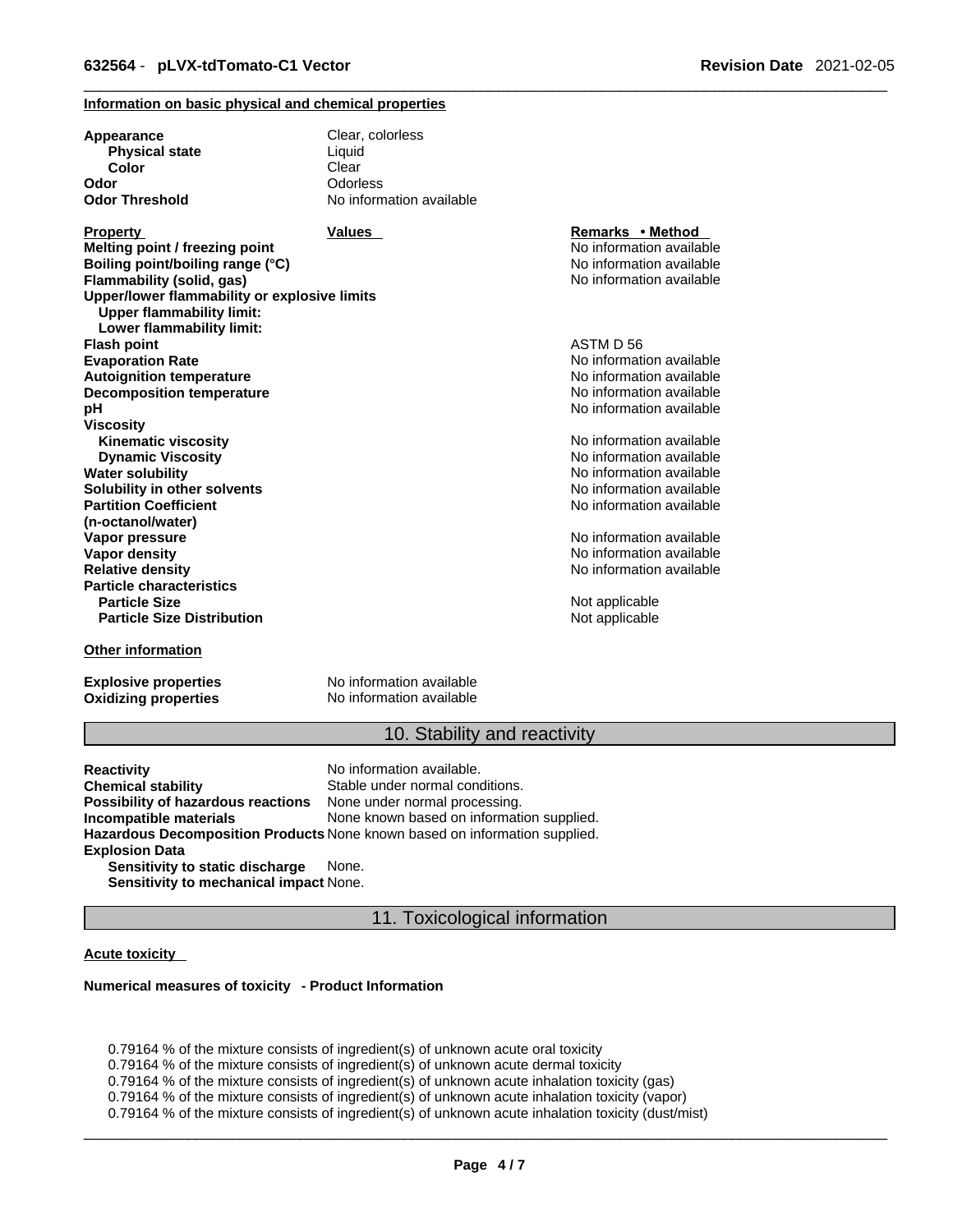| <b>Symptoms</b>                   | No information available.                                                                      |
|-----------------------------------|------------------------------------------------------------------------------------------------|
| <b>Product Information</b>        |                                                                                                |
| Ingestion                         | Specific test data for the substance or mixture is not available.                              |
| <b>Inhalation</b>                 | Specific test data for the substance or mixture is not available.                              |
| <b>Skin contact</b>               | Specific test data for the substance or mixture is not available.                              |
| Eye contact                       | Specific test data for the substance or mixture is not available.                              |
| <b>Skin corrosion/irritation</b>  | Based on available data, the classification criteria are not met. Classification not possible. |
| Serious eye damage/eye irritation | Based on available data, the classification criteria are not met. Classification not possible. |
| Respiratory or skin sensitization | Classification not possible.                                                                   |
| <b>Germ cell mutagenicity</b>     | Based on available data, the classification criteria are not met. Classification not possible. |
| Carcinogenicity                   | Based on available data, the classification criteria are not met. Classification not possible. |
| <b>Reproductive toxicity</b>      | Based on available data, the classification criteria are not met. Classification not possible. |
| <b>STOT - single exposure</b>     | Based on available data, the classification criteria are not met. Classification not possible. |
| STOT - repeated exposure          | Based on available data, the classification criteria are not met. Classification not possible. |
| <b>Aspiration hazard</b>          | Based on available data, the classification criteria are not met. Classification not possible. |

| 12. Ecological information                            |                                                                                                                             |  |
|-------------------------------------------------------|-----------------------------------------------------------------------------------------------------------------------------|--|
| <b>Ecotoxicity</b>                                    | Classification not possible.                                                                                                |  |
| Percentage for unknown<br>hazards                     | 0.79164 % of the mixture consists of component(s) of unknown hazards to the aquatic<br>environment.                         |  |
| <b>Persistence and degradability</b>                  | No information available.                                                                                                   |  |
| <b>Bioaccumulation</b>                                | No information available.                                                                                                   |  |
| Hazardous to the ozone layer<br>Other adverse effects | Classification not possible. Based on available data, the classification criteria are not met.<br>No information available. |  |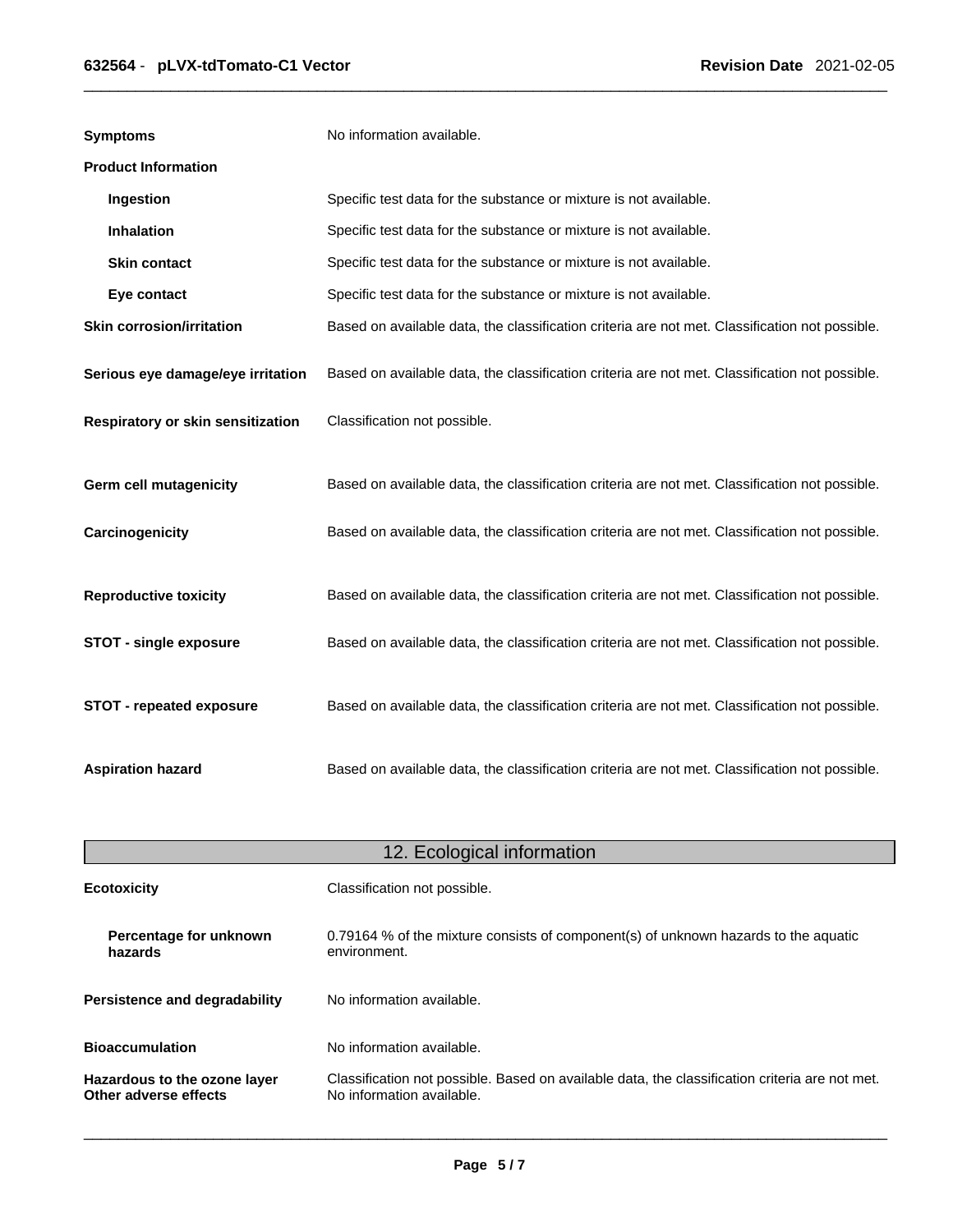|                                                                                                                                                                                                                                                                                                                                                                                                                                                                                                      | 13. Disposal considerations                                                                                        |
|------------------------------------------------------------------------------------------------------------------------------------------------------------------------------------------------------------------------------------------------------------------------------------------------------------------------------------------------------------------------------------------------------------------------------------------------------------------------------------------------------|--------------------------------------------------------------------------------------------------------------------|
| Waste from residues/unused<br>products                                                                                                                                                                                                                                                                                                                                                                                                                                                               | Dispose of in accordance with local regulations. Dispose of waste in accordance with<br>environmental legislation. |
| <b>Contaminated packaging</b>                                                                                                                                                                                                                                                                                                                                                                                                                                                                        | Do not reuse empty containers.                                                                                     |
|                                                                                                                                                                                                                                                                                                                                                                                                                                                                                                      | 14. Transport information                                                                                          |
| <b>IMDG</b>                                                                                                                                                                                                                                                                                                                                                                                                                                                                                          | Not regulated                                                                                                      |
| <b>ADR</b>                                                                                                                                                                                                                                                                                                                                                                                                                                                                                           | Not regulated                                                                                                      |
| <b>IATA</b>                                                                                                                                                                                                                                                                                                                                                                                                                                                                                          | Not regulated                                                                                                      |
| Japan                                                                                                                                                                                                                                                                                                                                                                                                                                                                                                | Not regulated                                                                                                      |
|                                                                                                                                                                                                                                                                                                                                                                                                                                                                                                      | 15. Regulatory information                                                                                         |
| <b>National regulations</b>                                                                                                                                                                                                                                                                                                                                                                                                                                                                          |                                                                                                                    |
| <b>Pollutant Release and Transfer Registry (PRTR)</b><br>Not applicable                                                                                                                                                                                                                                                                                                                                                                                                                              |                                                                                                                    |
| <b>Industrial Safety and Health Law</b><br>Not applicable<br><b>ISHL Notifiable Substances</b><br>Not applicable                                                                                                                                                                                                                                                                                                                                                                                     |                                                                                                                    |
| <b>Poisonous and Deleterious Substances Control Law</b><br>Not applicable                                                                                                                                                                                                                                                                                                                                                                                                                            |                                                                                                                    |
| <b>Fire Service Law:</b><br>Not applicable                                                                                                                                                                                                                                                                                                                                                                                                                                                           |                                                                                                                    |
| Not applicable                                                                                                                                                                                                                                                                                                                                                                                                                                                                                       | Act on the Evaluation of Chemical Substances and Regulation of Their Manufacture, etc. (CSCL)                      |
| Act on Prevention of Marine Pollution and Maritime Disaster<br>Not applicable                                                                                                                                                                                                                                                                                                                                                                                                                        |                                                                                                                    |
| <b>International Regulations</b>                                                                                                                                                                                                                                                                                                                                                                                                                                                                     |                                                                                                                    |
| The Stockholm Convention on Persistent Organic Pollutants Not applicable                                                                                                                                                                                                                                                                                                                                                                                                                             |                                                                                                                    |
| The Rotterdam Convention Not applicable                                                                                                                                                                                                                                                                                                                                                                                                                                                              |                                                                                                                    |
| <b>International Inventories</b><br><b>IECSC</b>                                                                                                                                                                                                                                                                                                                                                                                                                                                     |                                                                                                                    |
| Legend:<br>TSCA - United States Toxic Substances Control Act Section 8(b) Inventory<br><b>DSL/NDSL</b> - Canadian Domestic Substances List/Non-Domestic Substances List<br><b>ENCS</b> - Japan Existing and New Chemical Substances<br><b>IECSC</b> - China Inventory of Existing Chemical Substances<br><b>KECL</b> - Korean Existing and Evaluated Chemical Substances<br>PICCS - Philippines Inventory of Chemicals and Chemical Substances<br>AICS - Australian Inventory of Chemical Substances | EINECS/ELINCS - European Inventory of Existing Chemical Substances/European List of Notified Chemical Substances   |